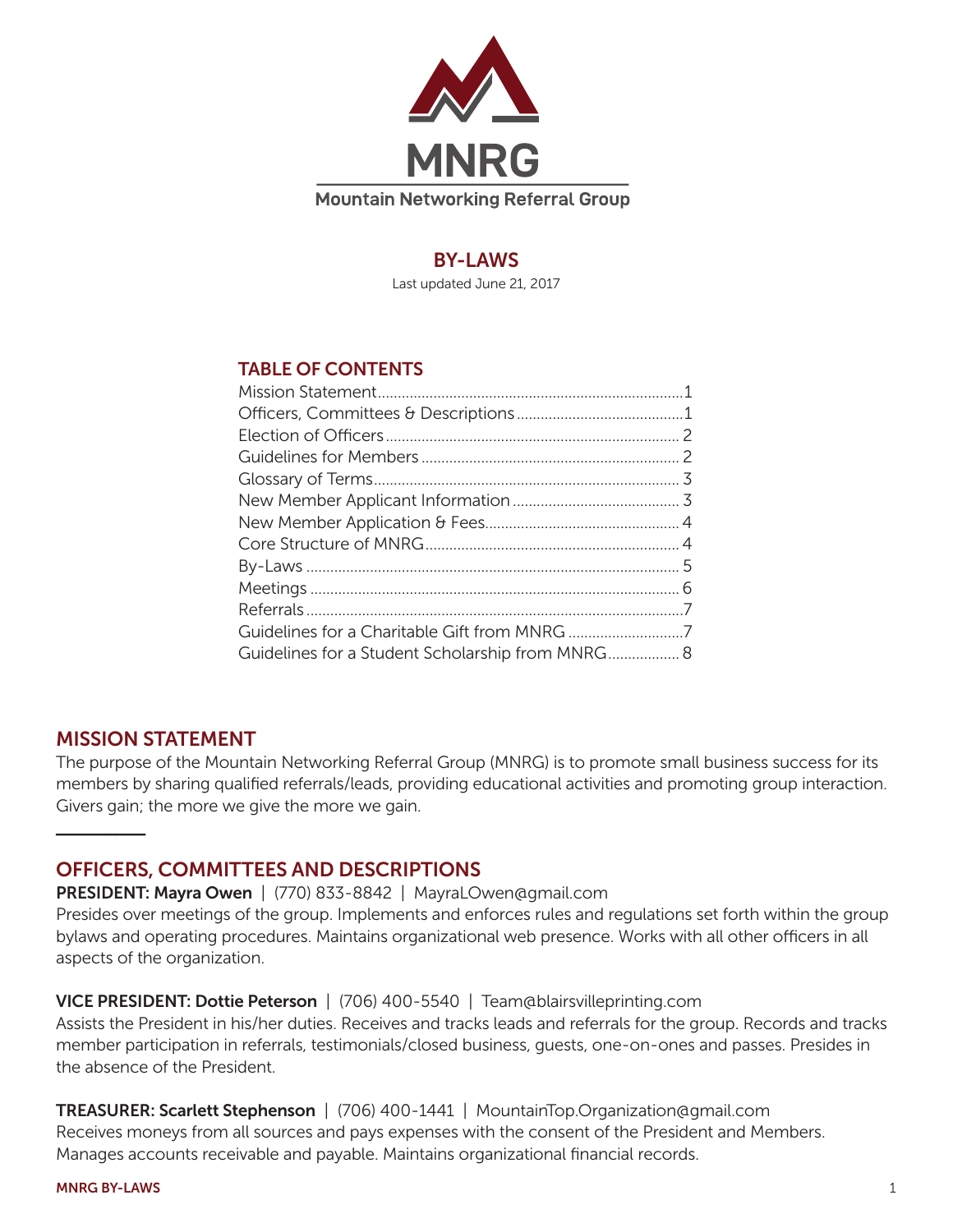## SECRETARY: Jim McEldowney | (706) 400-5716 | info@RusticMountainDecorGA.com

Records and disseminates proceedings of the meetings. Records and tracks group attendance. Advise Membership Marketing Committee of member attendance quarterly. Assists VP & Treasurer as needed in the conduct of their duties.

### MEMBERSHIP COMMITTEE

Receives and reviews membership applications to ensure they are appropriate and do not duplicate current membership categories. To determine growth or limit growth as needed. Approves new members and notifies them of acceptance. Monitors members quarterly attendance and issues related notices to lack of attendance or participation and brings to the attention of the President. Assists officers in the planning and implementation of group projects. Develops and orders promotional materials. To include: Business Cards, Flyers, Brochures, Rack Cards, Monthly MNRG Newsletter and Facebook.

### PROGRAM MANAGER

Maintains meeting calendar for guest and member presentations.

## **ELECTION OF OFFICERS** Officially approved as of (12/15/16)

The current president will appoint a nominating committee in November to formulate a slate of candidates for the following positions.

PRESIDENT

**\_\_\_\_\_\_\_\_\_**

VICE PRESIDENT

**SECRETARY** 

TREASURER

The slate will be presented to the membership at the first meeting in December and via e-mail. Nominations from the floor at the first December meeting may be made. The final slate will appear in the minutes for all members to review.

Election of officers will be held the second week in December by secret ballot. Those unable to attend meeting may email their vote to the secretary the week of the election.

### GUIDELINES FOR MEMBERS

All members of MNRG are expected to conduct themselves in a manner reflecting the quality and standards of a professional businessperson. Please silence cell phones during meetings. We encourage you to bring your good thinking, ideas and dialogue to share with the group as we continue to grow. Guidelines for membership are as follows:

### ATTENDANCE

**\_\_\_\_\_\_\_\_\_**

We encourage members to attend weekly but understand your business must come first. However, excessive absences are not beneficial to you or the other members. Members are expected to attend meetings a minimum of once a month unless prior arrangements have been made. Approved 18-8 on April 6, 2017.

If a member is unable to attend during a particular week, they are encouraged to send someone in their place and will not be counted as a missed meeting for attendance. The substitute must be associated with the business they are representing.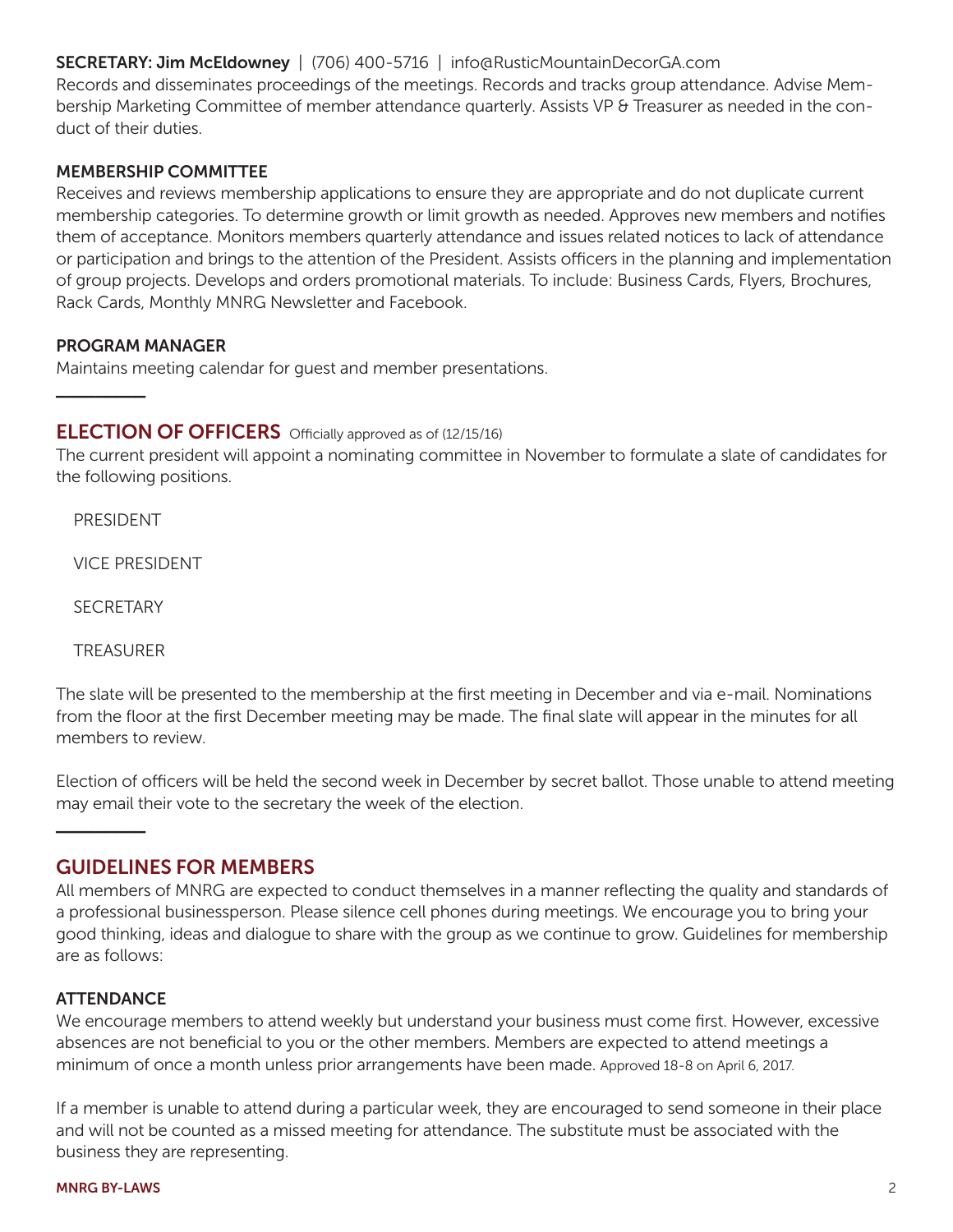At the end of each quarter, attendance will be evaluated by the membership committee. If your attendance fails to meet the required number of meetings your participation will be reviewed by the membership committee and a "Notice of Intentions" will be sent. The member will be asked to respond, letting the membership committee know if they intend to remain with the group. If they wish to remain, their response will be evaluated and they will be notified of the outcome. If they wish to withdraw from the group it will be so noted.

Acceptable absences include: Medical and family emergencies, Inclement weather, Business related.

If you find your schedule prevents you from attending on a regular basis you may need to evaluate the value you bring to and gain from the group. For businesses unable to be represented on a regular basis we suggest new members be allowed to join and your membership be retired.

As of September 13, 2017, an individual may only represent two businesses. This is to ensure quality representation and allow more individuals to be active members in MNRG. (Please note, the one person who is currently representing 3 businesses will be grandfathered in.)

# GLOSSARY OF TERMS

**\_\_\_\_\_\_\_\_\_**

Dedication to the group is a priority. At each meeting during the "I HAVE" section, each member is required to participate in one of the following ways:

**1. REFERRAL:** A legitimate "warm" referral of business for another member of the group.

2. TESTIMONIAL/CLOSED BUSINESS: A legitimate compliment for another based on a previous business transaction. A report of closed or completed business from a previous referral.

**3. ONE-ON-ONE:** Time spent between two members discussing business in an attempt to learn more about one another both on a professional level as well as on a personal level. One on one meetings are very important as it is difficult to make referrals to someone whose business you don't know or who you don't know personally.

4. GUESTS: Bringing a guest is great as it affords the opportunity to introduce potential members. A guest may come twice before becoming a member. Habitually bringing a guest instead of participating in one of the other options will be addressed by the Membership Committee.

5. PASS: Though it is not preferred, simply saying PASS will eliminate awkward situations. If you have nothing, just say "PASS". We do not need to know the particulars of why you are passing, just say "PASS".

# NEW MEMBER APPLICANT INFORMATION

We are a group of business minded people, business owners, administrators and professionals working together to achieve the common goal of growing our business.

We take pride in selecting businesses that are devoted to growing their business. We are exclusive to our members and thus the organization is a "closed group" style organization. This allows members to be more aware of others in the group, their needs, their customer base, etc. By being a closed group, the feeling of competition with the group is virtually eliminated.

Individual members develop a professional relationship, as well as a personal relationship with each other. This ensures members are more confident in recommending the services of others within the group.

**\_\_\_\_\_\_\_\_\_**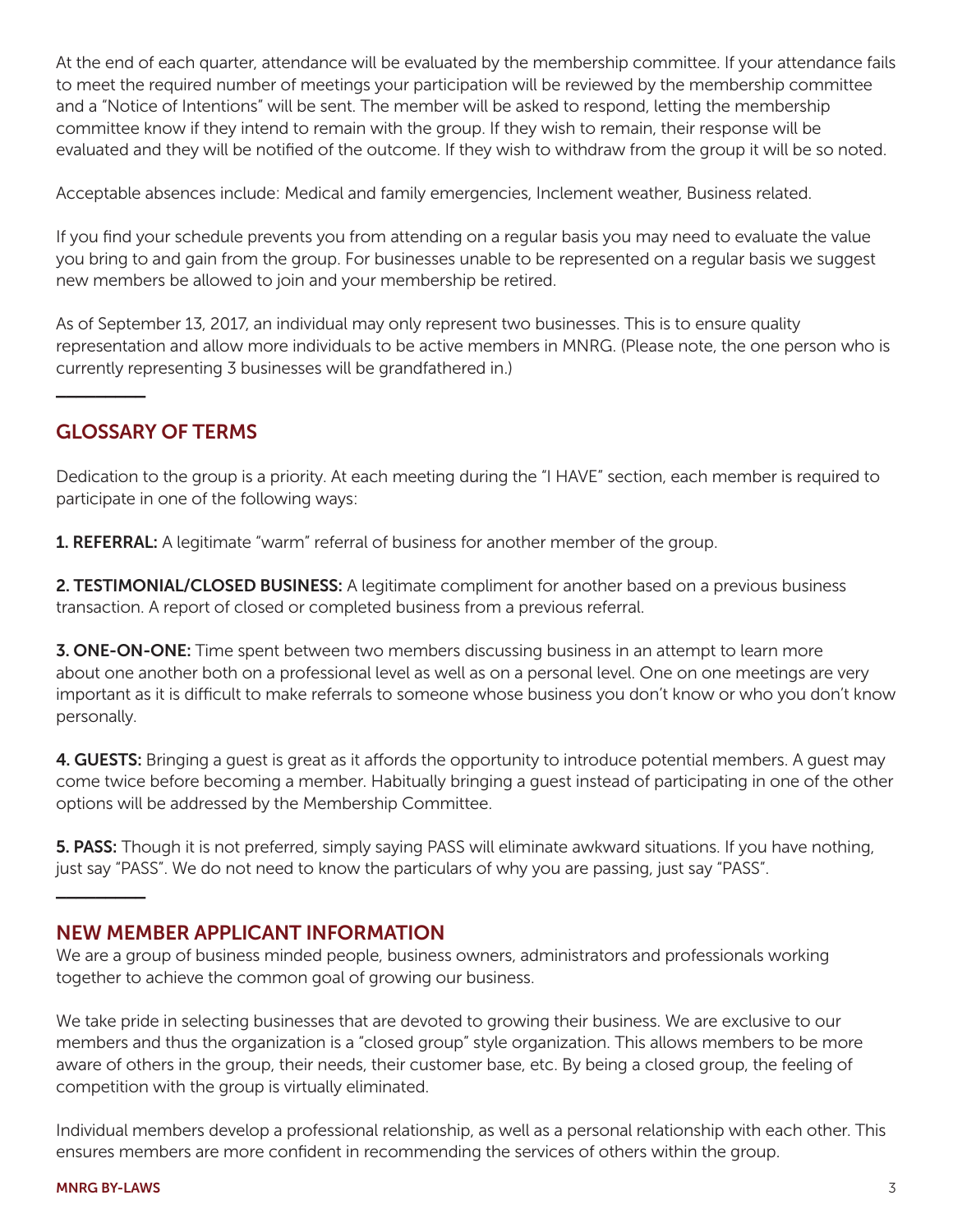A membership committee is responsible for deciding if a particular business in their particular service category is going to be beneficial to our organization, and will our organization be beneficial to them? Is the particular category already filled by another business in the group? Determine our growth to limit membership or to grow our membership.

Our weekly meetings are important, and we encourage you to attend each week if possible. If you are unable to attend, we recommend you send someone from your office (if applicable) in your place. During the weekly meeting we exchange referrals, experiences and welcome new guests. The group offers educational opportunities for you to participate in (if interested) and share community events that we may want to participate in to grow our business. As a member we encourage you to bring: a referral, testimonial, guest or share a one-onone.

Mountain Networking Referral Group meets every Thursday at 8:00 am and end at 9:00 am at locations determine by the agenda. We follow the Union County school guidelines for closures in the event of inclement weather, holiday schedule and will not meet on weeks when school is not in session. During the summer the group will meet every other week.

As of September 13, 2017 an individual may only represent two businesses. This is to ensure quality representation and allow more individuals to be active members in MNRG. (Please note the one person who is currently representing 3 businesses will be grandfathered in.)

# NEW MEMBER APPLICATION & FEES

**\_\_\_\_\_\_\_\_\_**

Non-members are welcome to attend one meeting as our guest before submitting an application. We thank you for your interest in the Mountain Networking Referral Group. Applications are available from any member of the group and fees to be paid at the time of acceptance.

Application Fee (one-time): \$50.00 plus first quarterly

Quarterly Dues: \$25.00 (\$100 annually)

Additional Business Quarterly Dues: \$12.50

We encourage all members to pay for an annual membership at the beginning of the calendar year when a 10% discount will be applied.

Returning Members that have left the group and wish to rejoin, if within 6 months of departure, will need Committee approval. Upon approval, there will be no application fee required and all back quarterly dues will need to be fulfilled. After 6 months a returning member will be treated as a new member.

# CORE STRUCTURE OF MNRG

### ONE MINUTE "ELEVATOR" PRESENTATIONS

Members will present a weekly "elevator" presentation, length of time determined by the President, to introduce themselves and their business to the group. The weekly presentations allow members to become familiar with each other and their business. We encourage all members, particularly new members, to schedule oneon-one time with each member of the group to get to know them better.

Binders are provided to each member as they join; each business should ensure they have a flyer or hand out available for the binders. These serve as a reference guide for the member and a tool when talking to others

**\_\_\_\_\_\_\_\_\_**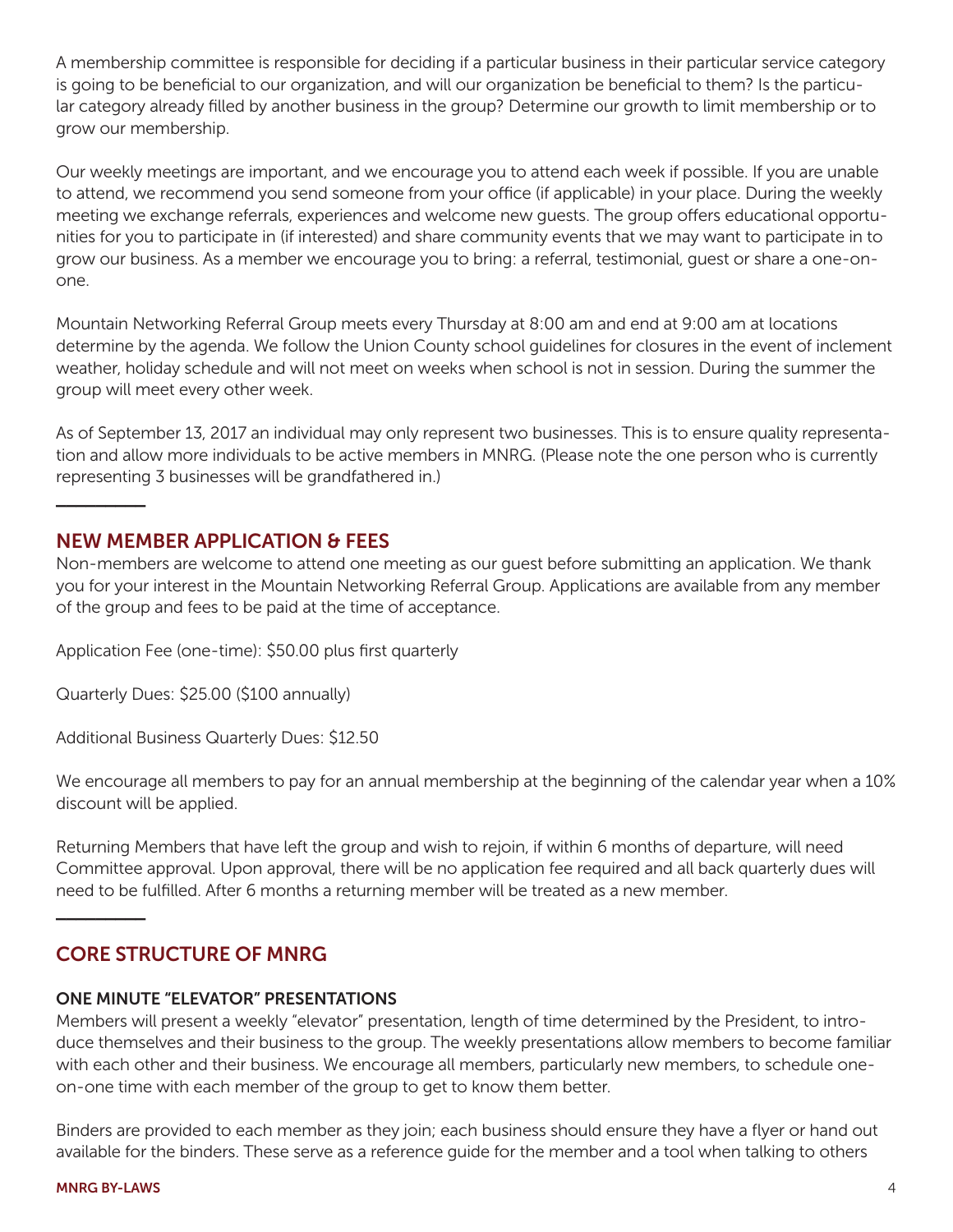about a referral. We also exchange business cards on a regular basis; each member will have a small supply to use when referring your business.

## TEN-MINUTE PRESENTATIONS

"Ten-minute" presentations typically introduce your business in greater detail. Any member of the group can request time on an up-coming agenda to have ten minutes of floor time. New members will use these presentations to introduce their business to the group, and we recommend you ask for time on the agenda during the first 30-60 days of joining. The presentations make a nice addition to our binders so bring copies to hand out. Members can also use the Ten Minute presentation time to give the group updates about their business, or introduce a new product or service.

## EDUCATIONAL OPPORTUNITIES

Our group occasionally hosts educational sessions on topics the group has agreed would be beneficial. An Educational Chairperson provides a motivational "thought for the week" during meetings and manages requests for topics, including helping the group to arrange for training. Any session, either during the meeting or after-hours, is optional. Some after hour sessions may charge a fee; if you elect to participate you will be responsible for payment. These sessions are intended to grow our skills and benefit our businesses, be sure you surface topics you are personally interested in to the Educational Chair.

#### **MARKETING**

The MNRG is a member of the Towns, and Union County Chamber of Commerce. A MNRG "Rack Card" is available at each Chamber. The cards include a list of all members of the group. These cards will be updated periodically as new members join, and made available to you as a member as well. We encourage you to put these on display in your businesses to help promote the MNRG.

# BY-LAWS

**\_\_\_\_\_\_\_\_\_**

We have had many years of experience with other types of networking groups. We encourage a competition free environment by restricting membership to only one company selling a specific product. The requirements may appear to be stringent but they are done in this fashion because it works. Joining our group requires a very real commitment from you.

We will follow the Union County School closure for inclement weather.

The commitment that you make is really a promise that we all make to each other.

What we provide for our members:

- Structured training and meeting formats
- Referrals from other trusted members
- Exposure to people outside of your county
- We serve the mountain area of North Georgia and surrounding areas
- Your profile on MNRG website
- Your profile in our professional brochure
- Your profile distributed by other members

#### MNRG BY-LAWS 5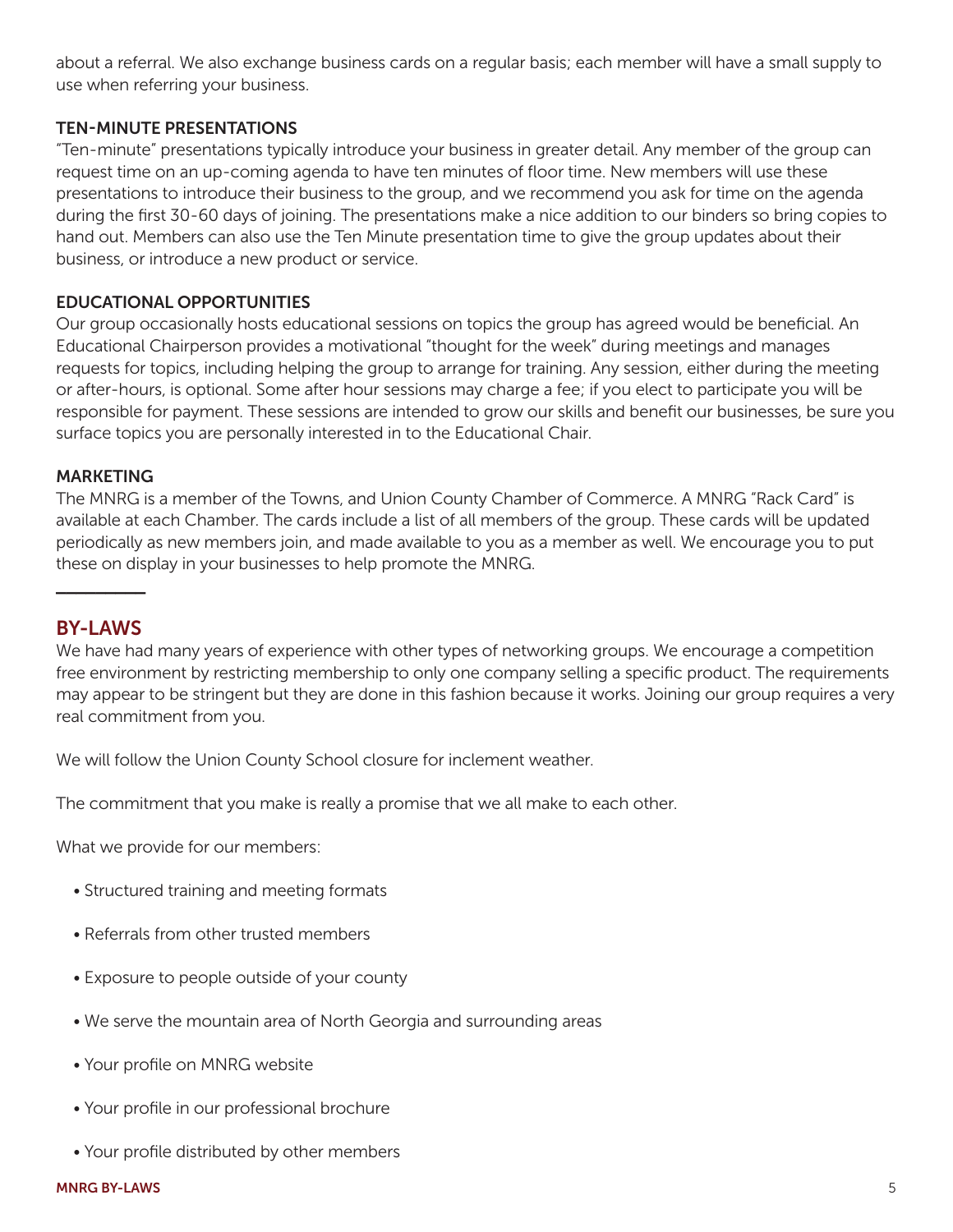- Brochure also distributed by other groups, chambers, Department of Economic Development, etc.
- Cross-links on the websites of other members where applicable
- The best, most cost-effective way of growing your business

#### WHAT WE REQUIRE FROM OUR MEMBERS

Cost is \$50 one time application fee and \$100 annually or \$25 paid quarterly. NOTE: A 10% discount will apply for an annual payment received by January 31 of the applicable membership year. All payments due by end of the first month of the quarter.

- You can do a one-on-one or bring a guest, a new referral, or a testimonial to every meeting
- A one-on-one meeting is done so that you can get to know each other and each other's business model
- Report your gross revenue gained from referrals so that we may track our progress

### **MEETINGS**

**\_\_\_\_\_\_\_\_\_**

#### TIME AND LOCATION

Mountain Networking Referral Group meets every Thursday at 8:00 am at locations determine by the agenda (every other Thursday at 8:00 am in the summer months).

- All government holidays are observed
- We follow the Union County school system closures for inclement weather

#### **ATTENDANCE**

Every member is expected to attend every meeting, but at least one meeting every four weeks is mandatory. Approved 18-8 on April 6, 2017.

### **CONDUCT**

Our meetings are very informal, however all members will conduct themselves professionally and respectfully. Please be respectful of other members by:

- Turning off your cell phone or putting it on vibrate
- Not texting during the meeting
- If you must make a call or text, please leave the room to do so
- Please do not have side conversations during the member presentations

## MEETING AGENDA

8:00am – Meeting starts

Welcome/Prayer

Guest Recognition

#### MNRG BY-LAWS 6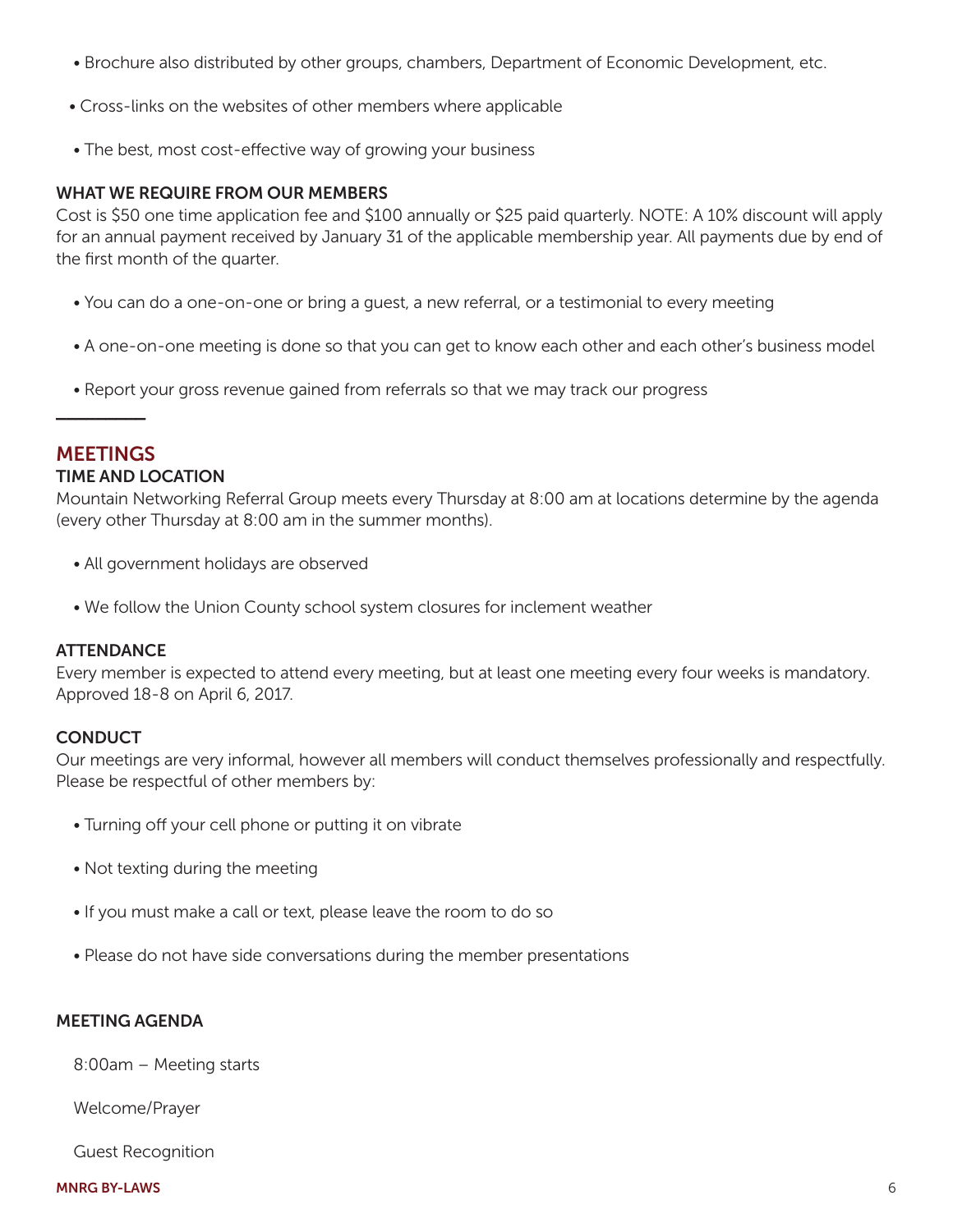Review and approval of Minutes

Reports: Treasurer, Membership, Referral & Income Generated

Elevator Speech presentations

Referrals, Testimonials & One-on-One Reports

Guest Presentations

Old Business/New Business

Adjournment

Networking

# REFERRALS

**\_\_\_\_\_\_\_\_\_**

Referrals are the most important part of the Mountain Networking Referral Group and as such, we will be tracking them one of two ways:

#### A. Paper (carbonless) Form

- The white copy goes to the member receiving the referral
- The yellow copy goes to the member tracking referrals for MNRG
- The pink copy is retained by the member making the referral

The member making the referral completes the information on the left side of the form. The member receiving the referral completes the information on the right side of the form, noting whether a sale was made, the date of the sale, and the amount of revenue generated. For recurring revenue, estimate the amount received over 12 months. Recurring revenue is only tracked for the initial 12-month period. The completed white copy is then returned to the member tracking referrals for MNRG. It will be matched with the pink copy previously received and entered as a completed referral.

### B. Online Submission (member login required)

# GUIDELINES FOR A CHARITABLE GIFT FROM MNRG Approved on February 23, 2017

- Complete Application to Treasurer by deadline twice a year: May/October
- Officers review the requests
- 2-week notice of vote to membership
- Secretary notifies requesting entity of decision equaling yes or no to funding
- Treasurer mails check if decision is "yes" to funding

**\_\_\_\_\_\_\_\_\_**